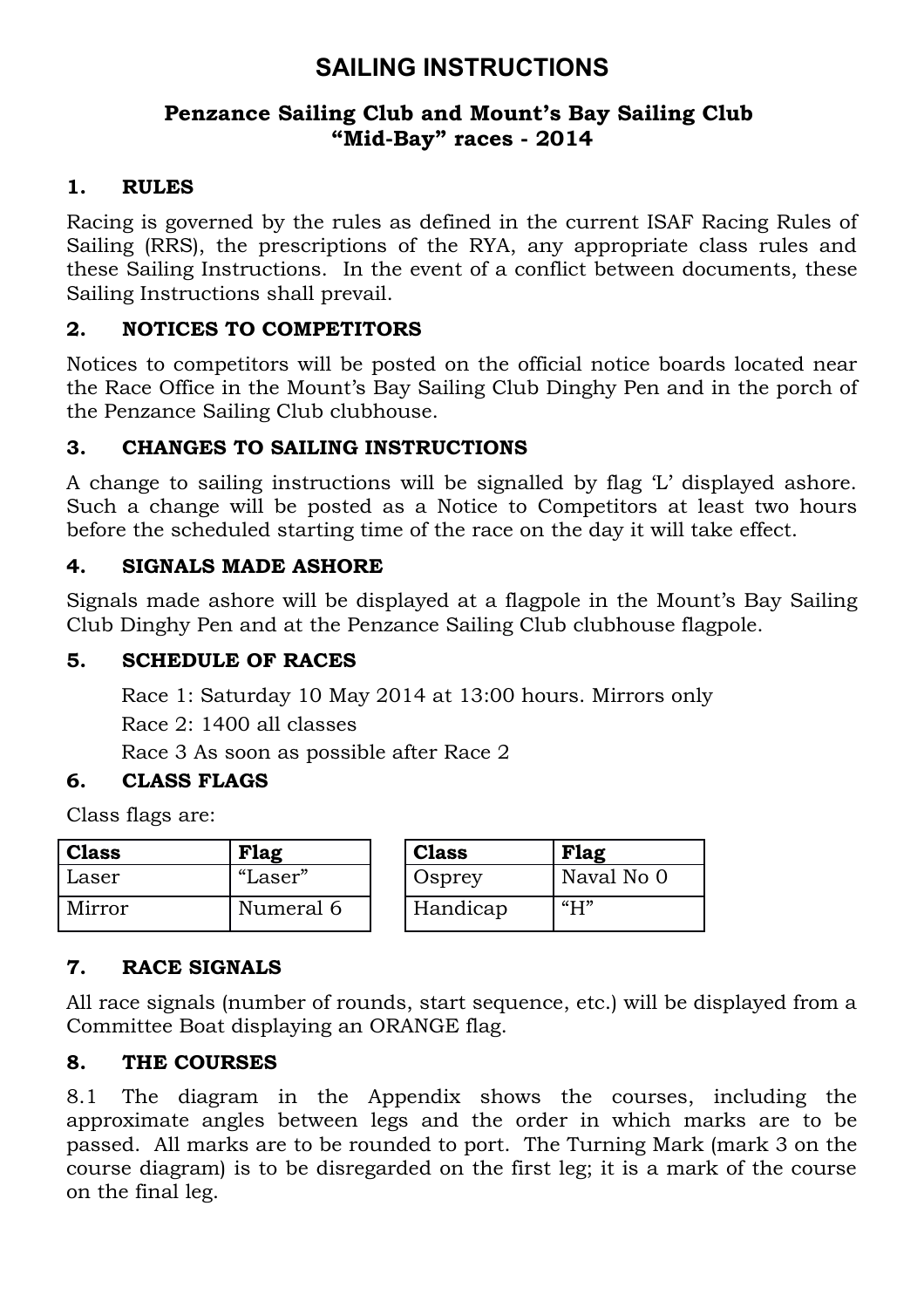8.2 Unless flag 'F' is displayed, a Long Course and a Short Course will be set. When both a Long Course and a Short Course are set, the Mirror class shall sail the Short Course; other classes shall sail the Long Course.

8.3 The number of rounds of the course to be sailed will be indicated by numbers on a board.

# **9. MARKS**

9.1 The Line Buoy will be a 5 ft red cylindrical mark and the Turning Mark will be a 3 ft red 'dumpy' mark. Other marks will be 5 ft red cylindrical marks for the Long Course and yellow 3 ft 'dumpy' marks for the Short Course.

9.2 In the event of non-availability of equipment or equipment failure, marks described in SI 9.1 may be substituted by alternatives. Substitute marks may not be of the same size, shape or colour.

# **10. THE START**

10.1 The start time indicated is the start time of the first class. The Warning Signal will be 6 minutes before the start time. The Preparatory Signal will be 3 minutes before the start time. Ospreys will normally start first, followed at 3 minute intervals by the Laser class, the Handicap fleet and the Mirror class. This amends RRS 26.

10.2 Class Starts may be combined and the order of start may be changed. Class flags will be grouped accordingly.

10.3 The starting line will be between a staff displaying an orange flag on the committee boat and the Line Buoy. The first mark will be to windward of the committee boat.

10.4 A boat starting later than three minutes after her starting signal will be scored Did Not Start without a hearing. This changes RRS A4.

10.5 In RRS 29.1 (Individual Recall), "four minutes" is replaced by "one minute". In the event of an individual recall, the sail number or numbers will be hailed if possible. This amends RRS 29.1.

10.6 After a general recall, the class recalled will be restarted after the last normal class start. This amends RRS 29.2.

# **11. CHANGE OF THE NEXT LEG OF THE COURSE**

Marks may be moved after the start, without notification, to maintain a good course. This amends RRS 33.

# **12. THE FINISH**

12.1 The finishing line will be between a staff displaying a blue flag on the Committee Boat and the Turning Mark.

12.3 If a shortened course is signalled, boats shall finish at the end of their current round. Boats may be finished earlier in accordance with RRS 32.2(a). This amends RRS 32.2.

12.4 When the first boat in the Handicap Fleet finishes (or earlier if the OOD wishes to shorten course for this fleet only) a square orange board may be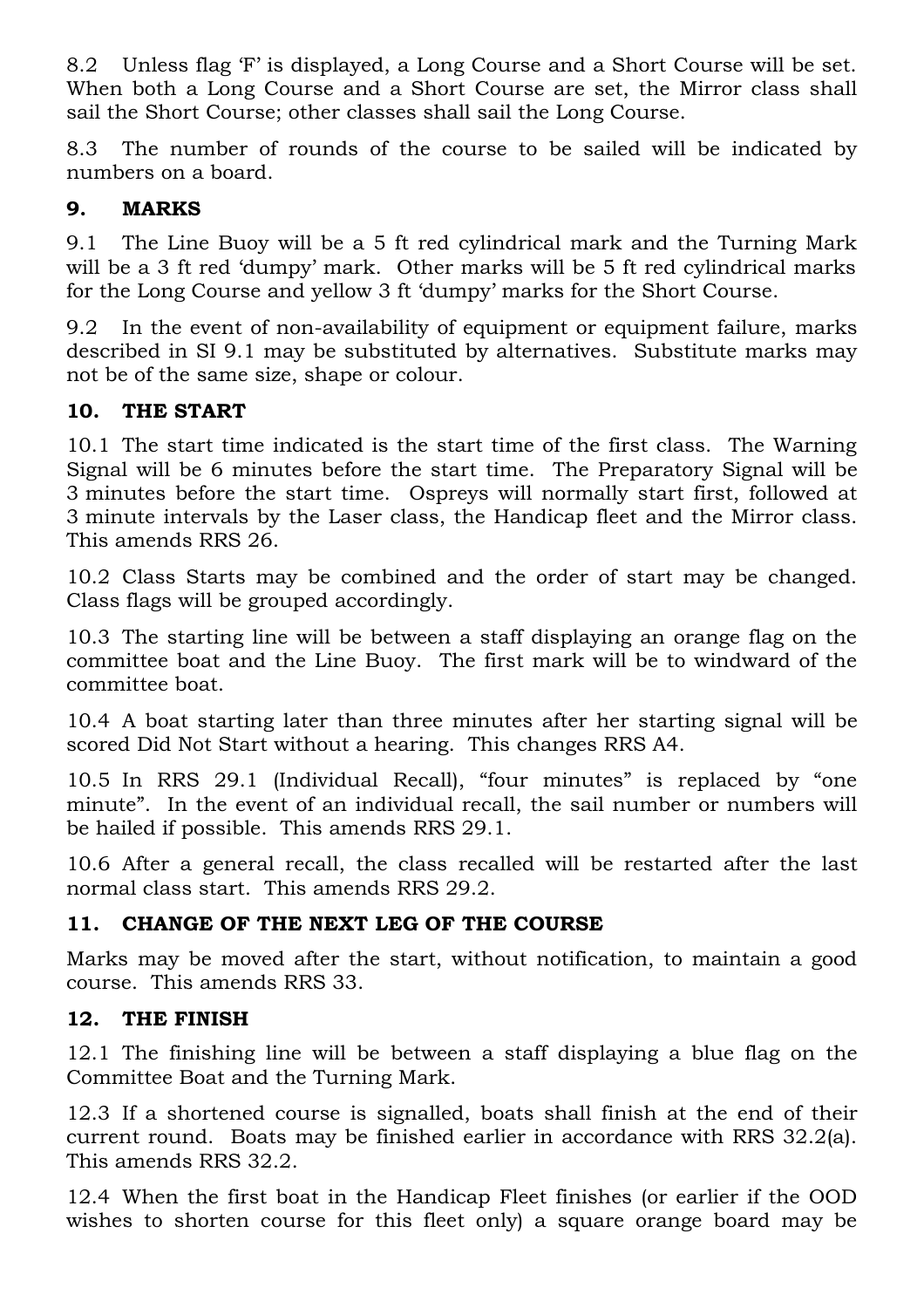displayed (no sound signal). Once this board is displayed all Handicap Fleet boats shall finish at the end of their current round.

# **13. TIME LIMITS**

13.1 Boats failing to finish within 30 minutes after the first boat in their class sails the course and finishes may be scored Did Not Finish without a hearing. Alternatively, at the discretion of the OOD, these boats may be awarded the places they were holding at the time. This amends RRS 35 and A4.

13.2 When a race is becoming prolonged, Flag 'L' (over the respective Class Flag(s)) may be displayed, accompanied by two sound signals, to indicate that the positions of all boats racing will be taken as their finishing positions. Boats will be notified by the Safety Boats and shall return ashore.

#### **14. DECLARATIONS**

14.1 Competitors shall sign on indicating an intention to race before racing.

14.2 Competitors shall sign off upon return to shore declaring that they have completed the race in accordance with the rules or have retired.

14.3 The time limit for signing off shall be one hour after the last boat (of any class) has finished.

14.4 If a competitor fails to sign-on or sign-off in person, they shall incur a 20% penalty added to their score for the corresponding race or races (example – 5 starters means 20% = 1 point), subject always to a minimum of 1 point.

#### **15. PROTESTS AND REQUESTS FOR REDRESS**

Protests and requests for redress shall be delivered to the beachmaster at either organising club no later than two hours after the last boat (of any class) has finished. This amends RRS 61.3.

# **16. SCORING**

16.1 The Low Point system of RRS Appendix A will apply.

16.2 The minimum number of starters to count for points in any race will be two.

16.3 All completed races count in the series.

16.4 Points are awarded to boats and not to helms / crews.

16.5. Claims for average points will not be accepted for any reason.

# **17. SAFETY REGULATIONS**

17.1 Every owner/competitor warrants the suitability of his boat for the race or races in which it competes.

17.2 Adequate personal buoyancy shall be worn by all crewmembers at all times while afloat. Flag 'Y' will not be displayed. Anyone not complying with this rule will be disqualified without a hearing. Wetsuits do not constitute adequate personal buoyancy. Inflatable type buoyancy aids will not be considered adequate unless inflated fully. This changes RRS 40.